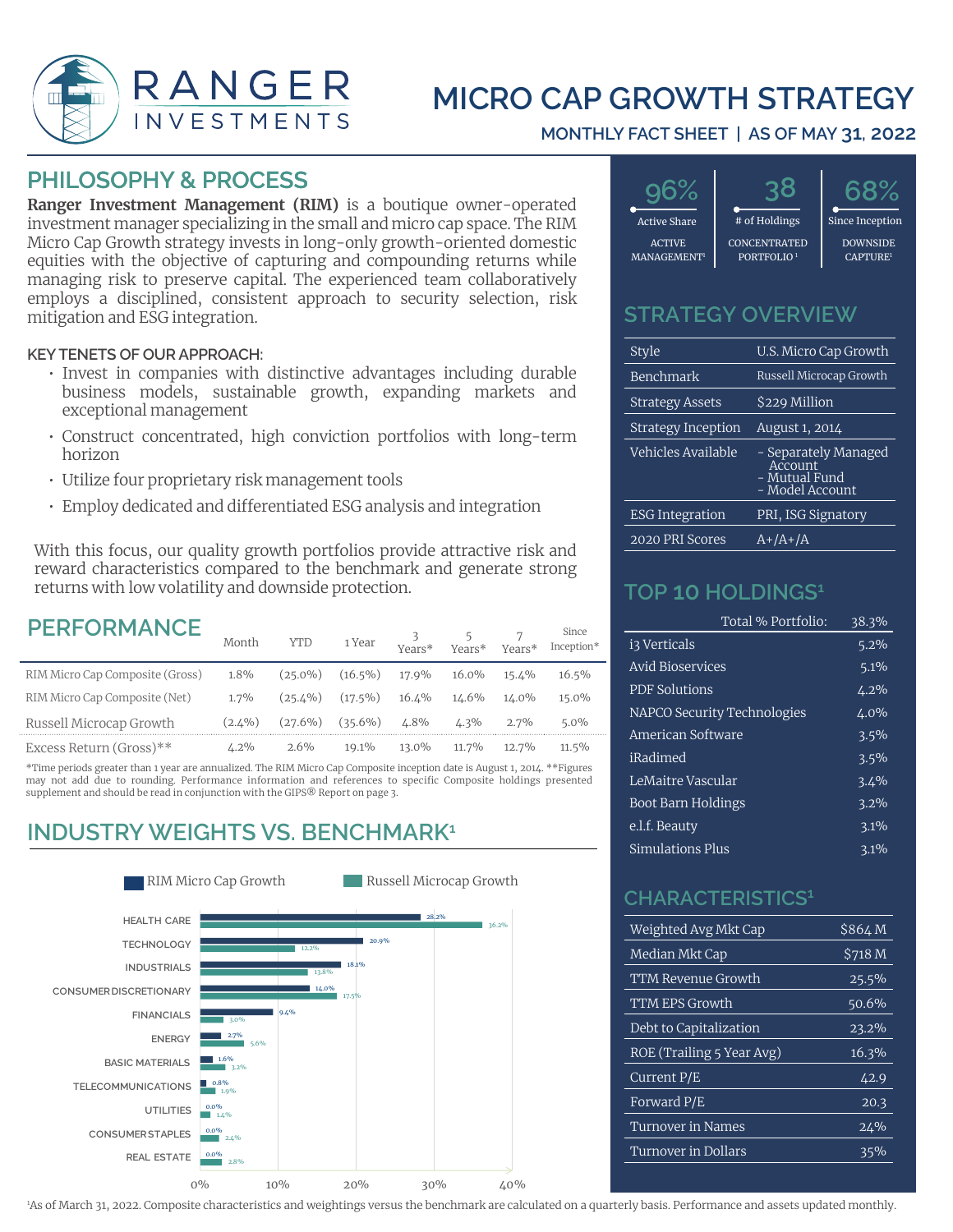

# **MICRO CAP GROWTH STRATEGY**

**MONTHLY FACT SHEET | AS OF MAY 31, 2022**

## **INVESTMENT TEAM**



**CONRAD DOENGES CIO & PM** *Consumer*



**ANDREW HILL PRESIDENT & PM** *Financials & Energy*

PM Avg Firm Tenure | 18 Years PM Avg Years Experience | 28 Years



**JOSEPH LABATE MANAGING DIRECTOR & PM** *Health Care* 



**BROWN MCCULLOUGH DIRECTOR & SECTOR MANAGER** *Technology*



**KEVIN ZHU SENIOR ANALYST**  *Industrials, Materials, Business Services*



**DEVIN HOLLAND ANALYST** *Consumer*



**JEFF DALTON MANAGER OF SUSTAINABLE INVESTING & RISK ANALYSIS**



**BRIAN BUSBY HEAD TRADER** 



**SOHAM DHAR ASSOCIATE TRADER** 

# **ABOUT THE FIRM**

**Founded in 2002 Headquarters: Dallas, Texas 17 Employees Employee Owned 7 Partners 31.9B Total Assets**\* \*Total assets include discretionary (\$1.4B) and non-discretionary (\$0.5B) assets.



### **FOR MORE INFORMATION:**

#### **Client Relations**

Phone: (214) 871-5262 Email: crteam@rangerinvestments.com 8115 Preston Road, Suite 590 Dallas, Texas 75225



**Marta Cotton**  Head of Marketing & Client Relations Phone: (214) 871-5206 Email: mcotton@rangerinvestments.com 8115 Preston Road, Suite 590 Dallas, Texas 75225